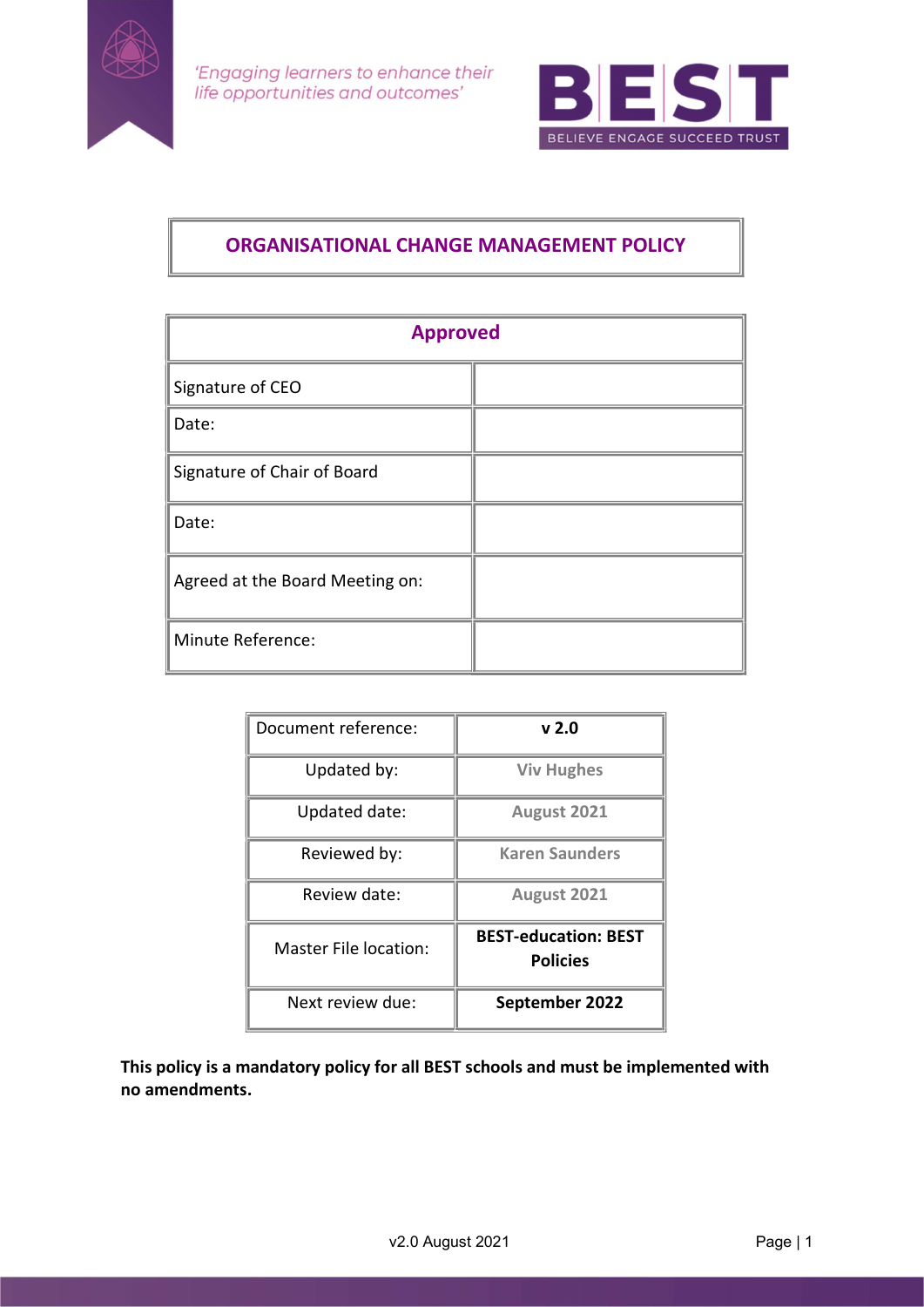# **CONTENTS**

| 6.6 Special provisions for those on maternity, paternity, adoption or parental leave  9 |  |
|-----------------------------------------------------------------------------------------|--|
|                                                                                         |  |
|                                                                                         |  |
|                                                                                         |  |
|                                                                                         |  |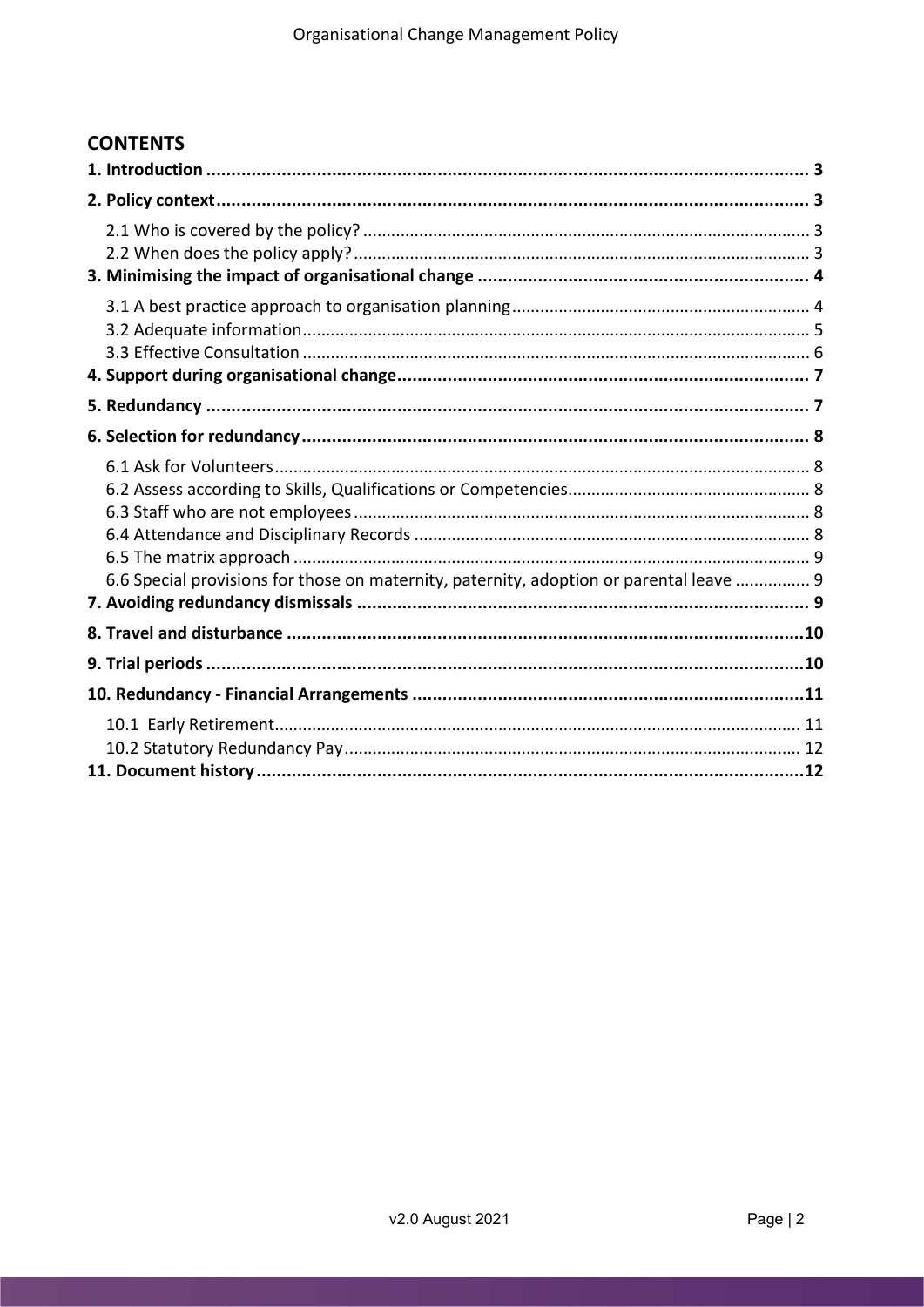# 1. INTRODUCTION

This policy sets out how the Trust will deal with the issues that arise when organisational change affects staffing requirements. Organisational change can lead to changes to job roles, redeployment and redundancies. BEST wishes to ensure that the impacts of organisational change on staff are minimised and are handled, as sensitively as possible.

This policy provides guidance to managers on their obligations when implementing change within the organisation. It also provides information to employees, and their representatives, who find themselves affected by such changes.

This policy operates in accordance with BEST's commitment to diversity and inclusion. In particular, the Trust does not tolerate discrimination on the grounds of age, caring responsibilities, disability, gender, gender reassignment, marriage or civil partnership, pregnancy or maternity, race (including colour, nationality and ethnic origin), religion or belief, sexual orientation, socioeconomic status and trade union membership or non-membership.

When considering changes to employees' terms and conditions of employment that managers believe may fall within the remit of this policy, advice must always be sought from Human Resources.

## 2. POLICY CONTEXT

The purpose of the policy is to provide guidance and information. It sets out the principles the Trust believes are important when managing organisational change; it is neither a full statement of the law or a rulebook.

## 2.1 Who is covered by the policy?

As a general statement of principle, the policy covers all BEST employees. However, some employees may be subject to other, locally and nationally agreed procedures, which will continue to apply. However, the spirit and intent of the policy will apply to all employees of the Trust, so far as is reasonably practical.

## 2.2 When does the policy apply?

This policy applies whenever BEST implements change which may affect staffing structures. This may be as follows:

• Changes to the way the work is done

It may be necessary to introduce new ways of working for example to meet new government guidelines or regulations, to enable business success via a School Improvement Plan etc. This may result in changes to shift patterns, reporting lines or the method by which the work is performed. Employees may, on occasion, be required to relocate, or develop new skills. Whilst this can be disruptive and unsettling, only rarely will this type of change result in the termination of an employee's employment by reason of redundancy.

• Reductions in the number of employees

This may be necessary in order to implement cost savings, improve efficiencies or respond to new priorities. This can result in redundancies from existing roles and redeployment into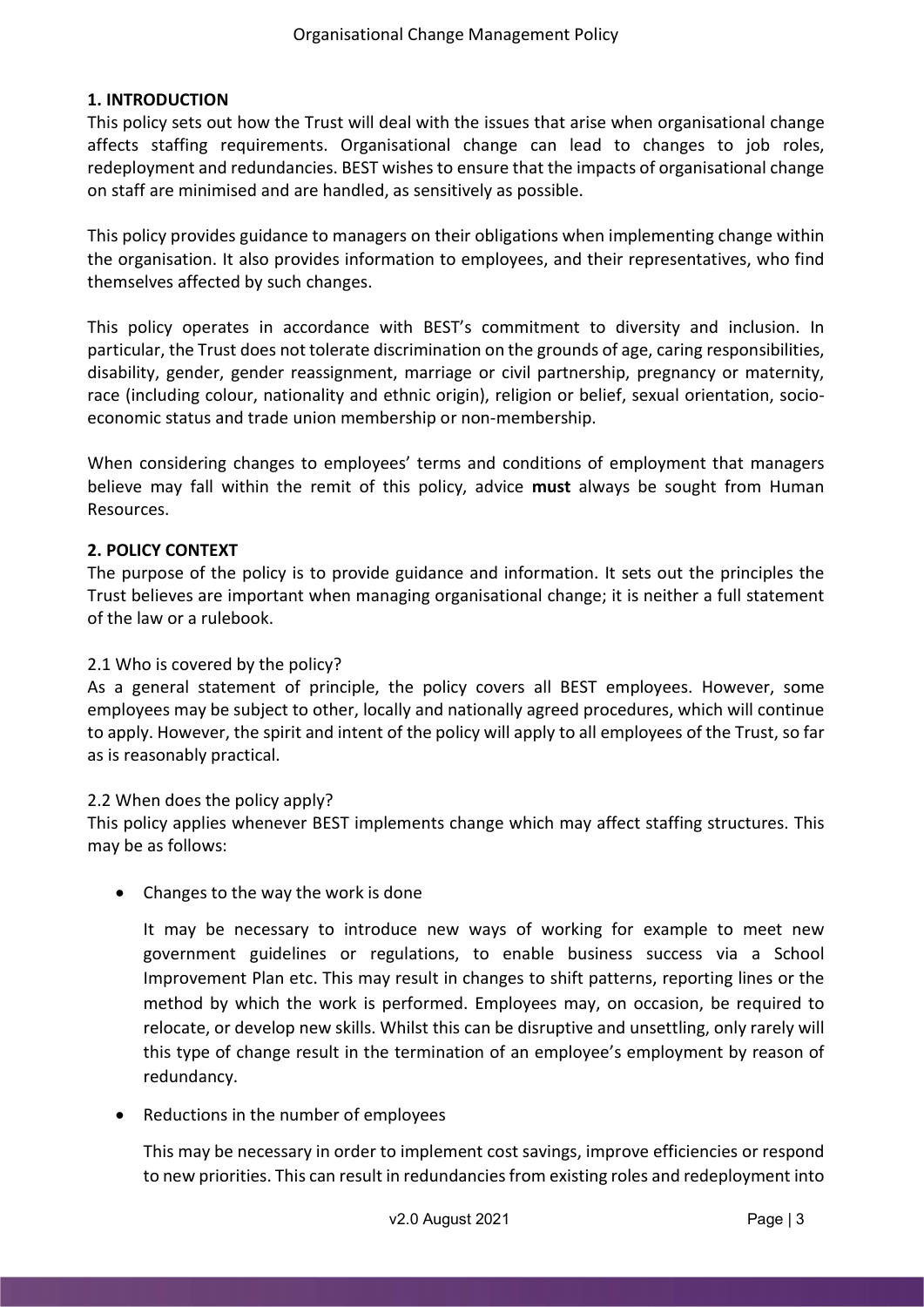new roles. In some situations, it will also result in termination of employment by reason of redundancy.

Full and meaningful consultation with staff affected by planned changes will be undertaken, at the earliest opportunity. It is essential that information be given to staff, at an early stage. As appropriate, consultation and information sharing processes will include recognised unions.

On occasions, some business decisions will necessarily be taken prior to consultation. However, even in such circumstances, there will remain many opportunities for dialogue as regards process and approach.

For example, a decision to cease a particular service area may not be negotiable due to circumstances. However, the manner in which that decision is implemented, in terms of securing redeployment opportunities and other supportive measures, would be an appropriate subject for consultation.

## 3. MINIMISING THE IMPACT OF ORGANISATIONAL CHANGE

Whilst change is often essential, and can benefit all stakeholders, it can be disruptive. It can be a difficult time for all involved – managers, affected employees, their families and their representatives. The Trust wishes to minimise the disruption and difficulties that organisational change can cause. This can be achieved by:

- A best practice approach to organisation planning.
- Adequate information.
- **•** Effective consultation.
- Support. Identification of personal and professional development needs.

These principles of good practice are influenced by BEST's legal obligations but will also be reviewed regularly to ensure compliance with best practice.

## 3.1 A best practice approach to organisation planning

It is important to take time to ensure that any proposed changes have been properly thought through, and in particular that they represent BEST's commitment to equality and diversity.

Set out below is a brief outline of a range of approaches. They are not in order of priority, nor will they suit every set of circumstances. Before pursuing any of these approaches or developing alternatives, professional advice from Human Resources and guidance must be sought.

In developing the preferred approach, managers will need to consult with affected employees in order to seek to agree the way forward. As appropriate, recognised trade union representatives will be involved in the consultation.

- Consider offering training, upskilling and support to meet the needs where for example new technologies or approaches need to be deployed.
- Consider all approaches to managing employment costs. This might involve the following:
	- Reduce overtime working in the affected service to a level meeting contractual commitments providing essential services;
	- $-$  Review and restrict recruitment in the service affected and, in those areas, where possible staff surplus might be absorbed;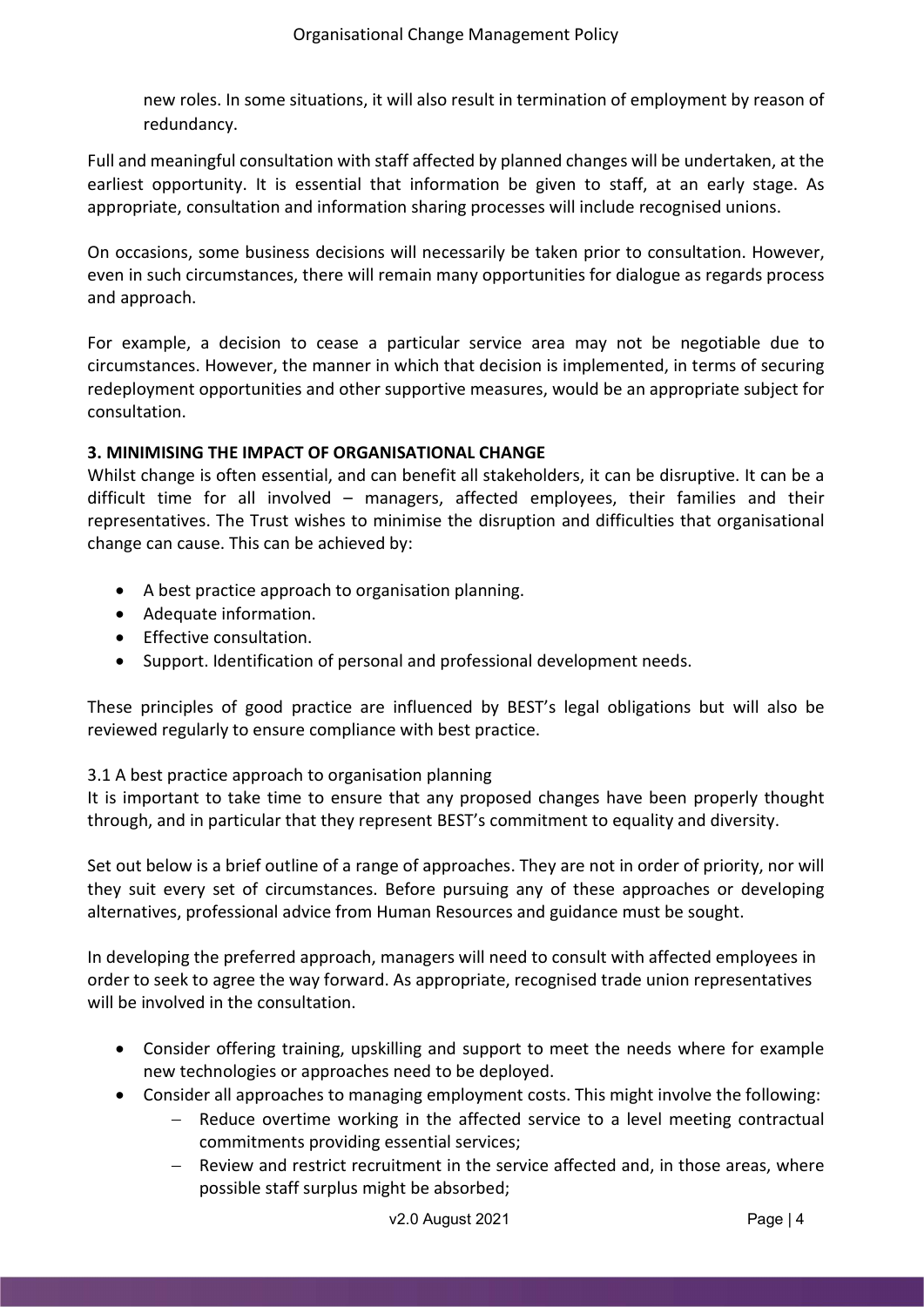- Review all contracted or sub-contracted work in areas affected;
- $-$  Review the employment of temporary agency staff;
- The Trust's redeployment procedures offer staff further opportunities for redeployment. In addition, employing schools may apply a freeze on advertising of internal vacancies so as to maximise opportunities for redeployment for staff affected by the restructuring.
- Consider establishing a transition plan, from the existing to the new structure. This should be clear and transparent. It may provide for the following:
	- "Red-circling" jobs that are effectively the same in the proposed structure as in the existing structure. Here a "match" may be taken as a job that is, broadly, the same in terms of grade and remit.
- Consideration may also be given to "ring fenced" selection processes, where staff may be invited to express preferences for jobs in the new structure, subject to the ring fence criteria; such applications must be assessed in an objective manner, which may include an interview process.
- Consider undertaking a skills audit identifying those skills required for the jobs in the new structure and assessing the skills of staff within the current structure. To assist with this exercise managers may want to use job and person profiles, detailing "essential" and "desirable" characteristics.
- Seek volunteers for redundancy. There is no obligation on the employer to agree to any requests for voluntary redundancy – there may be grounds to reject any such requests, even if this means identifying others for compulsory redundancy.
- If compulsory redundancies are unavoidable then use objective and appropriate selection criteria. These should be designed to allow reasonable objectivity and could be weighted to the priorities for the restructure. Such criteria may include performance, attendance (disregarding pregnancy, caring for dependents or disability related absences); and disciplinary records. Use of the principle of "last in, first out" (LIFO) is not appropriate.

# 3.2 Adequate information

Information facilitates the consultation process. Good communication can reassure staff during periods of change and uncertainty. Written communication is particularly important because it allows employees to reflect on proposals and seek advice from others before responding. The method and frequency of communication that managers choose will depend on circumstances. Team meetings, newsletters and e-mails may all be appropriate.

When organisational change is proposed, BEST will provide as much information to staff affected as it can, as early as it can. As appropriate, recognised union representatives will be provided with the information that they need to respond to employees' questions and comments and engage the Trust in a robust and productive dialogue.

Where collective redundancies are proposed then BEST will comply with its statutory obligation to provide information on the following:

- The reasons for the proposal to make redundancies;
- The number and categories of employees whose job security might be at risk;
- The number of employees in each category;
- The proposed method of selecting employees for redundancy;
- The proposed method of implementing any redundancies;
- The approach to calculating redundancy payments.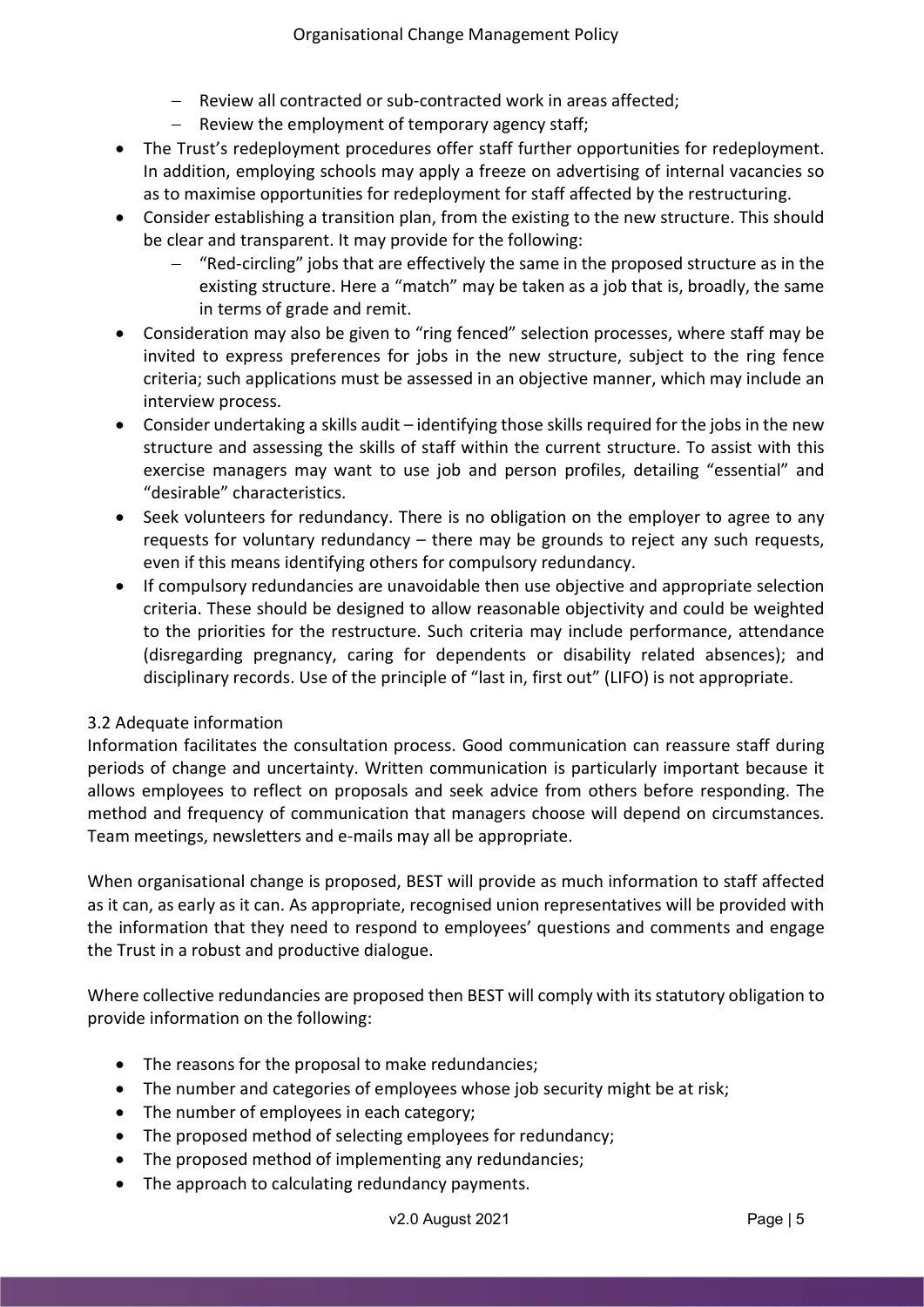# 3.3 Effective Consultation

The Trust will involve recognised unions whenever it is appropriate to do so. This will particularly be the case where redundancies may result.

BEST will seek to involve recognised trade unions where relevant employees are affected by the proposed change. It is the policy of BEST to consult as early in the process as possible, but in any event the Trust is mindful of its obligations to consult whenever 20 or more employees at one establishment are at risk of redundancy, or where the Transfer of Undertakings Regulations apply. Human Resources advice and guidance must be sought whenever there are collective consultation obligations.

The law requires that redundancy consultation with unions is undertaken with a view to reaching agreement over ways of:

- Avoiding redundancies;
- Reducing the number of redundancies; and
- Mitigating the consequences of any redundancies.

The Trust will also seek to engage employees individually. Making sure that employees have an adequate opportunity to comment upon BEST's proposals is vital to ensuring that the right decision is taken and then implemented.

Individual meetings with affected staff will usually be undertaken. Such meetings are essential where the employee may be dismissed, whether by reason of redundancy or otherwise. Human Resources and line managers will jointly conduct such meetings, and trade unions will be involved where appropriate. The individual employee must be invited to the meeting in writing and has the right to be accompanied by a trade union official or colleague. Whilst there is no legal obligation on the Trust to allow friends or relatives to attend, friends and relatives can attend where appropriate, and at the discretion of BEST. The meeting will usually deal with the following:

- The reasons why the employee may be affected by any planned change (including, where appropriate, information about selection for redundancy).
- The employee's aspirations, and how these may be affected by the proposed change;
- Any alternatives that the employee can see to the proposed change;
- Any opportunities for redeployment, including information for and about the redeployment process;
- Queries relating to work or domestic situations;
- Possible retraining opportunities;
- Arrangements that will apply if their employment is terminated (financial arrangements, appeals, time-off work, references etc).

If an employee is dismissed, they will have the right of appeal against the decision.

It is accepted that there may be occasional sensitive business or operational needs where it is inappropriate that employees being dismissed for redundancy are expected to work the period of notice to which they are entitled. Instead, it is likely that a period of "gardening leave" will apply.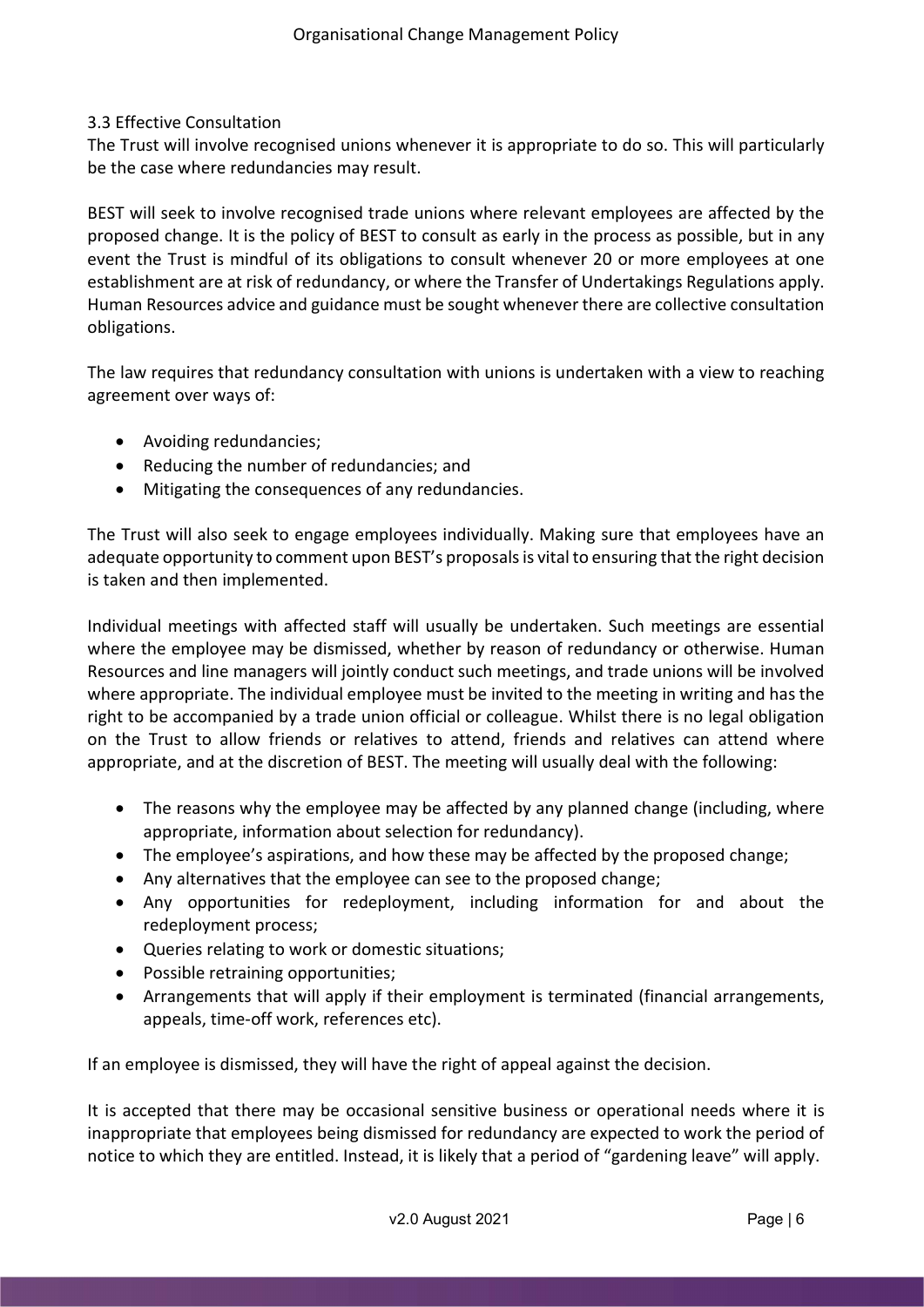Any situation of potential gardening leave must be determined before staff are made aware of their selection for redundancy, and the decision to apply gardening leave must be discussed by the line manager and Human Resources with the recognised trade union(s) before staff are placed under notice of redundancy. The dignity of staff is at all times of the highest priority in such circumstances, and a protocol governing the process will need to be in place where staff are required to leave the workplace immediately.

# 4. SUPPORT DURING ORGANISATIONAL CHANGE

During periods of organisational change, staff should be reminded of the Trust's Employee Wellbeing Support and of the availability of support from trade union representatives, where appropriate.

In discussion with staff, opportunities for focussed training / upskilling and support to meet the needs of new technologies and / or new ways of working will be offered to staff affected by these changes.

In redundancy situations, there must be individual interviews with staff whose employment is at risk (see 3.3 above).

Human Resources will provide guidance on policy and implementation in support of managers leading an organisational change programme, and the level of support required will usually be agreed in advance.

Additionally, it may be appropriate to provide outplacement services to employees who will leave the Trust by reason of redundancy in order to equip them, as fully as possible, in securing alternative employment. Human Resources will arrange this on a case-by-case basis.

## 5. REDUNDANCY

Not all organisational change will result in redundancy.

Employees are only dismissed by reason of redundancy, if their dismissal is entirely or mainly because:

- The Trust has or will cease carrying out the service/business for which the employee was employed;
- BEST has or will cease carrying out the service/business in the place where the employee was employed;
- The Trust's need for employees carrying out work of a particular kind has or will cease or diminish; or
- The need for employees to carry out work of a particular kind in the place where they are employed has or will cease or diminish.

In practice, redundancies occur where a re-organisation of a department, section or job results in a reduction in the number of employees required to do that work, or in a significant change to the nature of the work performed by the affected employees.

Redundancy may also occur when a fixed term contract, or a series of temporary contracts, expires without renewal.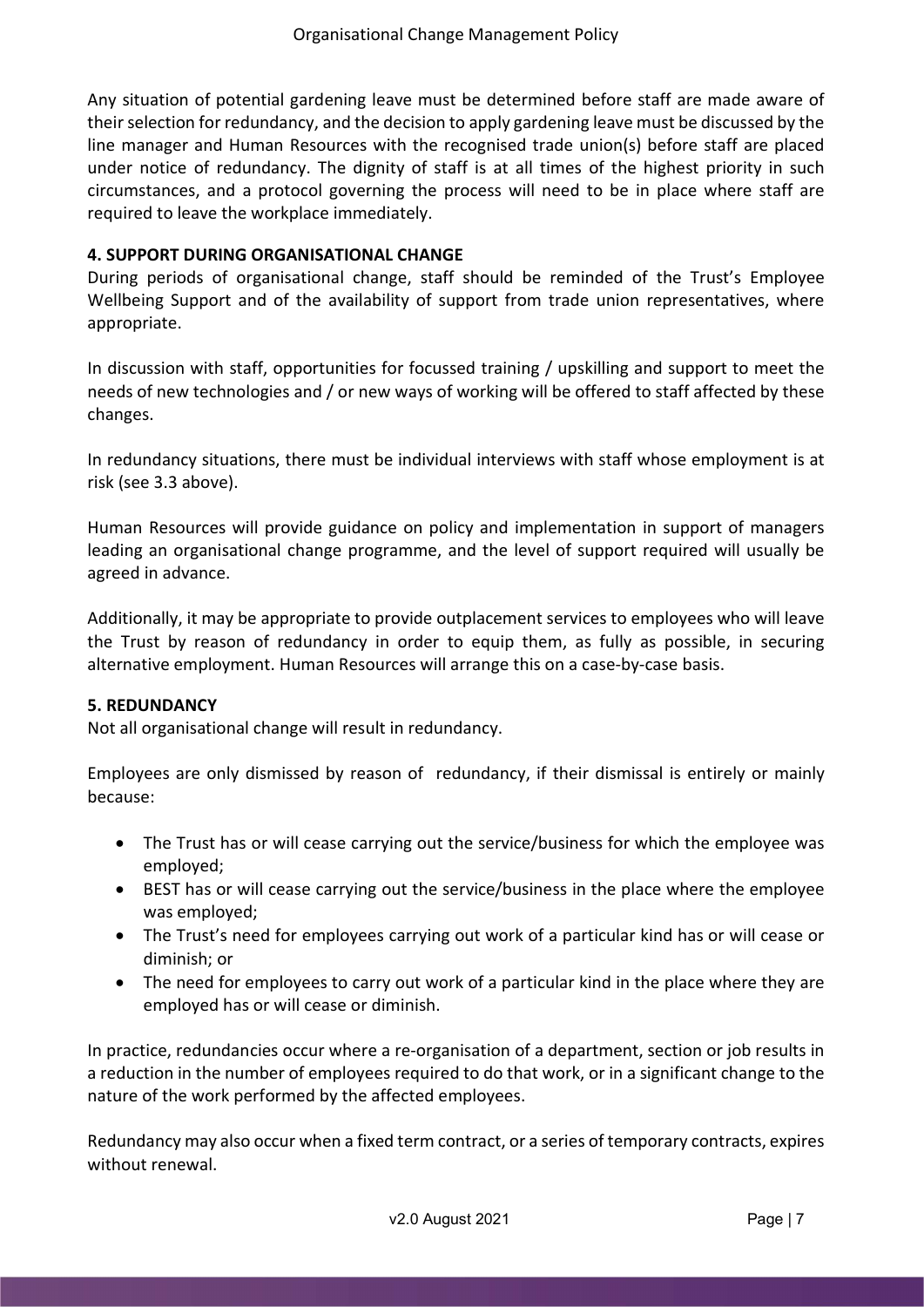# 6. SELECTION FOR REDUNDANCY

It may on occasion be necessary to reduce the numbers of a particular type of job, or where many employees have similar skills. In such cases, it will be necessary to select which employees are to be made redundant. When selecting staff for redundancy, the Trust will take the steps set out below where appropriate. Not all the steps will be applied in every case, nor are they in order of priority. This will depend upon the most appropriate application according to the circumstances of the redundancy situation.

# 6.1 Ask for Volunteers

Whilst this might seem the most reasonable way to select employees for redundancy, there are a number of disadvantages that must be taken into account.

- Volunteers may be the very employees the employer would most like to keep in terms of skill and experience;
- Voluntary redundancy can be expensive, because longer-serving employees are likely to volunteer, thus attracting higher redundancy payments;
- If more employees volunteer than are required, the selection procedure applied amongst the pool of volunteers must also be fair.

# 6.2 Assess according to Skills, Qualifications or Competencies

It is essential that a balance of skills, qualification or competencies remains within the workforce to satisfy future business needs. As regards selection criteria for redundancy, appraisal outcomes may be taken into consideration, where all other considerations are equal.

## 6.3 Staff who are not employees

The work of staff who do not meet the "employee" definition, such as self-employed or agency temporary workers will be assessed to establish whether employees at risk of redundancy have the skills, qualification or competencies to undertake those roles. Care will be taken to ensure that, particularly in the case of temporary staff, employment protection rights are not being breached by virtue of the temporary status of their employment.

# 6.4 Attendance and Disciplinary Records

Current disciplinary records and levels of attendance may be assessed when selection for redundancy is necessary. The Absence Management Policy in operation in BEST, at the time of redundancies, will form the basis for assessing levels of attendance.

Attendance records will normally be taken into account on the basis of patterns over the 12 months preceding the notification to the recognised trade unions of the possible redundancies.

Absence that has been covered by medical certification will not be taken into account for the purposes of selection for redundancy, but absences which are uncertified or self-certified will count. Care must be taken to ensure that no discrimination under the Equality Act 2010 occurs: for example, sickness absence linked to pregnancy, gender reassignment and disability should not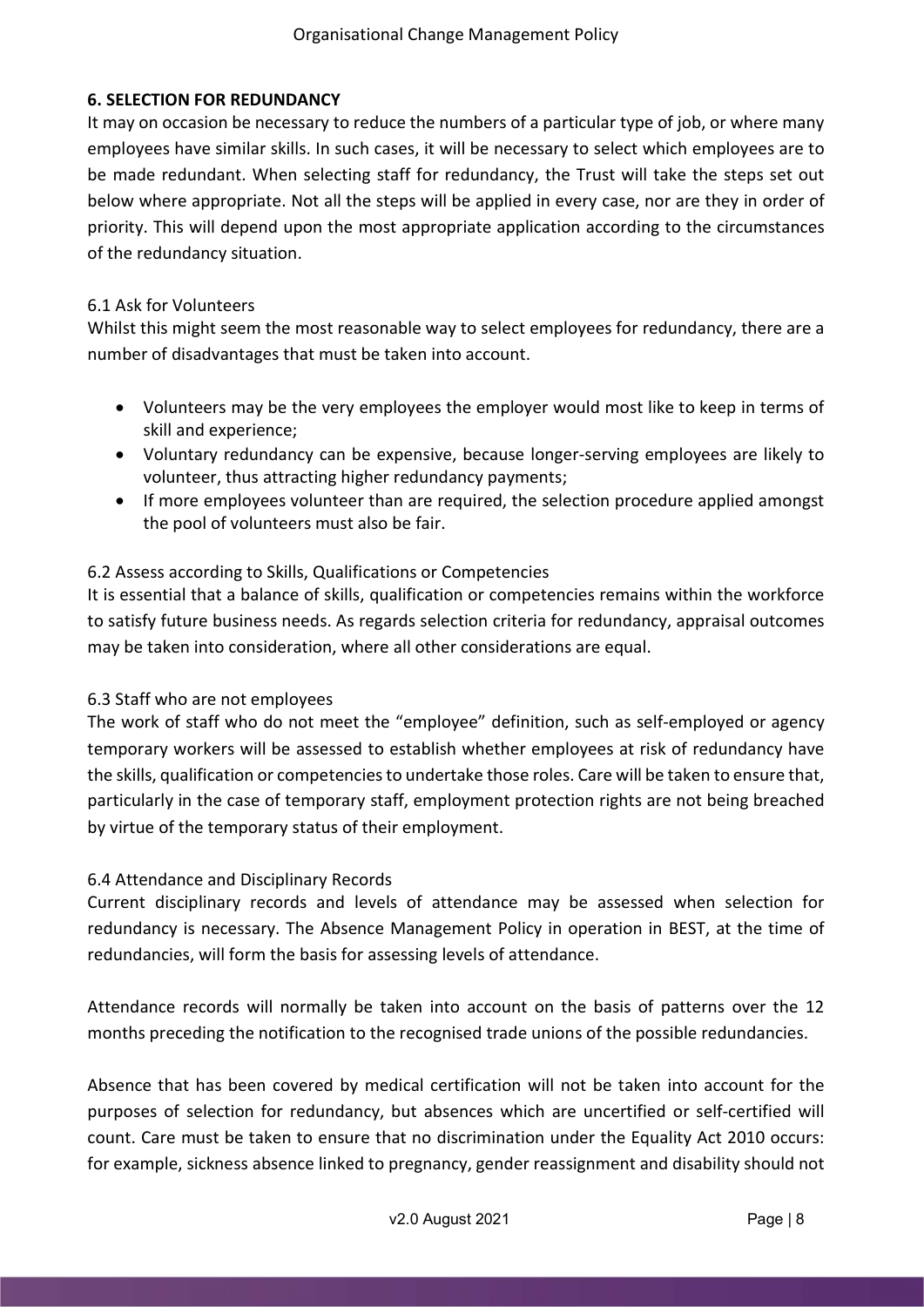be taken into account in selection processes, and that authorised absence is excluded from the calculation, including antenatal appointments, pregnancy, maternity, paternity and parental leave.

Attendance records must not be used where all the employees within the group at risk of redundancy have very low absence records. Other selection criteria would be applied and hold greater weight in such circumstances.

As regards disciplinary records, only 'live' disciplinary warnings will be used. An assessment of the level of disciplinary action against the employee will be made to assist in determining redundancy selection alongside the other selection procedures.

## 6.5 The matrix approach

In some cases, it may be appropriate to use a matrix, scoring employees over a variety of factors, such as those set out above.

6.6 Special provisions for those on maternity, paternity, adoption or parental leave Employees who are at risk of redundancy whilst on maternity, paternity, adoption or parental leave have additional protection in law.

These employees can initially be treated the same as other employees in a selection pool for redundancy. However, if they are selected for redundancy, for the duration of any coinciding maternity, paternity, adoption or parental leave and notice periods (i.e. not during redundancy consultation, unless selection processes are occurring during the consultation); special provisions apply to protect them. Such employees have the right to be offered any "suitable alternative employment" in the organisation without having to go through a selection process or interview. This applies even where there are other employees that may be more suitable for the job.

If there is no suitable alternative employment, the employee can be made redundant during their maternity, paternity, adoption or parental leave, provided the reason is unconnected with the pregnancy or the leave itself, and a fair redundancy process is followed.

These special provisions do not constitute unlawful discrimination, as they are a legislative requirement.

## 7. AVOIDING REDUNDANCY DISMISSALS

The principles of good organisation planning, and informing and consulting stakeholders, will assist in minimising redundancies. However, there will be times when redundancies are inevitable. In such cases, it is the policy of BEST to seek to secure alternative employment for affected staff, wherever possible.

There is no strict definition as to what is or is not suitable alternative employment. However, the general principle the Trust will apply is that a job is suitable where the alternative post: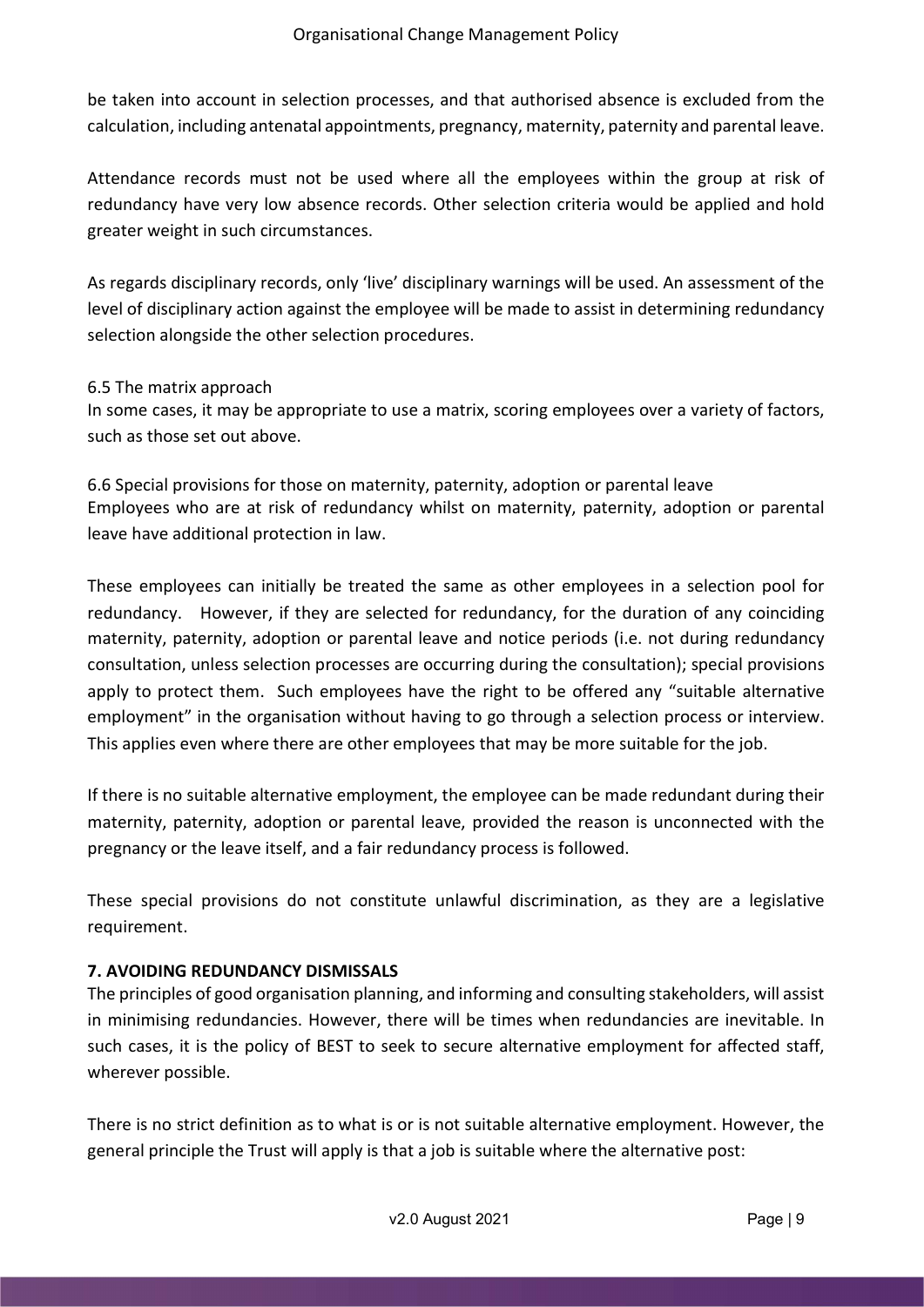- Requires broadly similar skills and knowledge as those required of the redundant post, even if some degree of training or familiarisation is required and;
- Is based at the same location as the redundant post, or where there is little or no disruption to the individual caused by additional travel to and from work and;
- Is the same or similar grade to the redundant post. For this purpose, the Trust will regard "similar" as being one grade above or one grade below the redundant post.

Salary protection will apply to staff who are declared redundant by the BEST and are redeployed into a post one grade lower. It may also apply in some re-organisations where formal redundancies do not arise. Each case will be the subject of discussion with the employee affected. Salary protection will not usually apply in the case of redeployments for other reasons (e.g. as a result of injury or ill health) or as a result of grade changes (e.g. following national or local evaluation, where there is no change in job content.). Where other significant terms and conditions other than salary may be lost as a result of redeployment, protection will be determined on a case-by-case basis.

Where an employee is redeployed into a lower graded job in circumstances in which salary protection would apply, immediate (enhanced) pension benefits will not be paid.

Staff eligible to receive salary protection, will have their basic pay frozen, for no longer than three years.

Staff whose salaries are to reduce as a result of redeployment, and who are members of the Local Government Pension Scheme, may be entitled to a certificate of protection of pension benefits, which can remain in force for 10 years from the date of protection. Usually, pension entitlement is based on the level of pay during the last year of service, or on one of the two previous years' pay if that amount is higher.

However, staff in receipt of a certificate may elect to base their final pay on any of the last 5 years of their service or on the annual average of any three consecutive years falling within the last 13 years.

An employee who unreasonably refuses the Trust's offer of suitable alternative employment will not be entitled to the redundancy benefits outlined in sections 9 and 10 below.

## 8. TRAVEL AND DISTURBANCE

Where any new travel arrangements represent particular hardship, the Trust may exercise discretion on a case-by-case basis.

## 9. TRIAL PERIODS

An employee who accepts an offer of alternative employment will be given a minimum trial period of four weeks or such longer period as may be agreed with BEST to give both parties an opportunity to assess it suitability.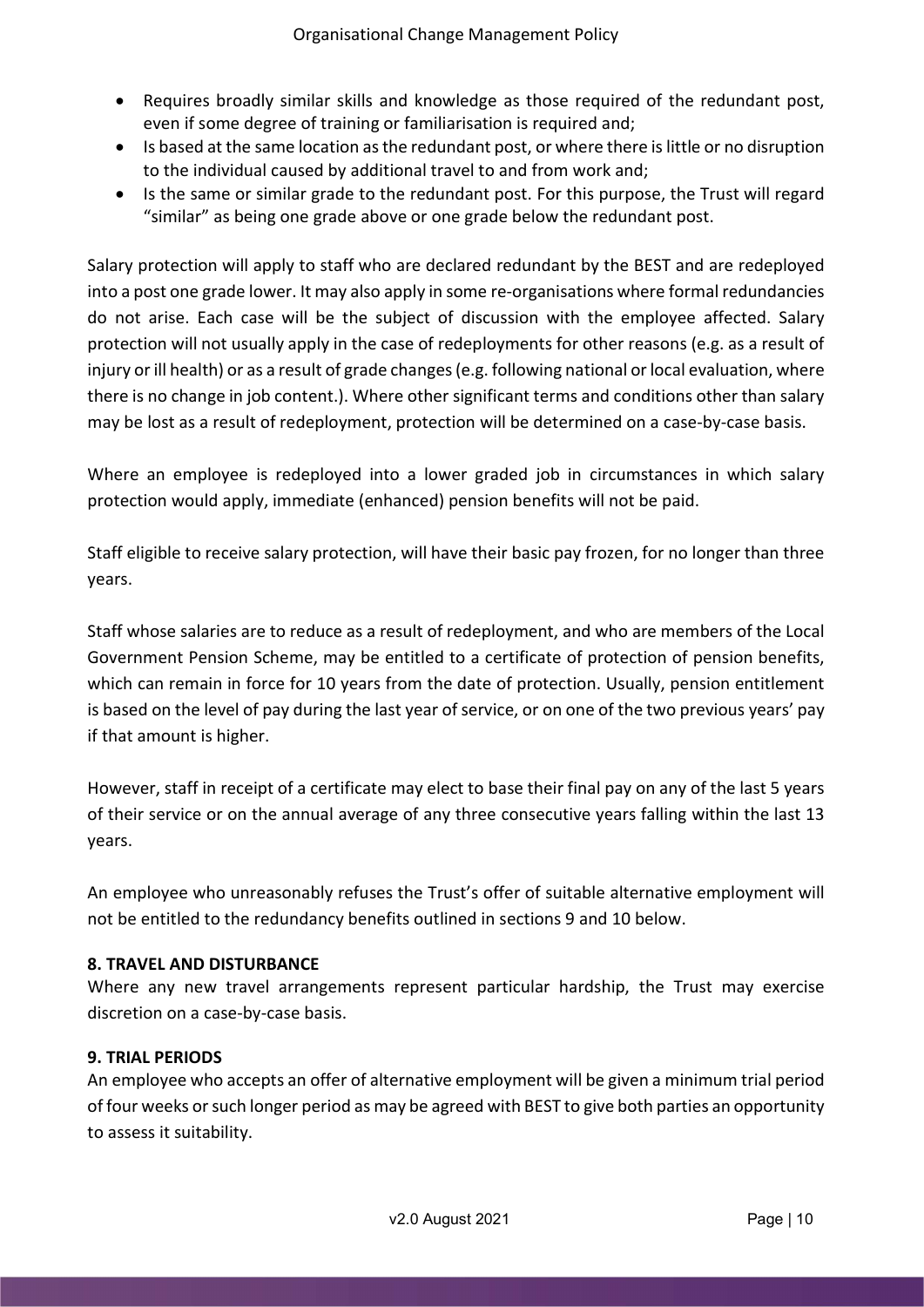If, at the end of that trial period, the employee decides that they do not wish to accept the position permanently then they will not lose any entitlement to redundancy payments or early retirement unless, in the opinion of the Trust, the employee has unreasonably refused to continue with that job.

The Trust may also terminate a trial period, if it believes that the employee's performance in that role is inadequate. The employee will not be entitled to redundancy payments or early retirement unless BEST is satisfied that the job was unsuitable for them, taking into account the skills and experience that they possess and after considering the availability of training. In appropriate cases, the Trust will follow its Capability Procedure.

# 10. REDUNDANCY - FINANCIAL ARRANGEMENTS

# 10.1 Early Retirement

# On the grounds of redundancy

If there is a compulsory redundancy situation of an employee aged 55 and over (and the employee is a member of the Local Government Pension Scheme (the "Scheme")) then early retirement may be granted. If granted then employees will be eligible to receive pension benefits under the Scheme. Whilst the Trust will act in accordance with the Scheme Rules, BEST will take into account the following when deciding whether or not to certify that an employee is entitled to immediate benefits because of their redundancy:

- The financial implications to the Trust.
- Prospects of redeployment within the Trust.

## On other grounds

There may be circumstances where the Trust judges it necessary, in the interests of the efficient exercise of its functions, to offer early retirement to employees, even if the circumstances do not match the definition of redundancy.

Such circumstances may include:

- A change in the function of the office or workplace,
- **•** Efficiency reviews of the office or workplace.

Any such offer of premature retirement is at the sole and absolute discretion of the Trust.

Early retirement is always subject to the prior approval of the Trust. Where an employee wishes to consider early retirement, an application must be made to their line manager in the first instance who will arrange, through Human Resources, for an estimate of pension entitlement to be calculated. Human Resources will discuss the estimate with the employee where the employee so wishes. An application for estimates, and the provisions of the estimate, implies no commitment by either party.